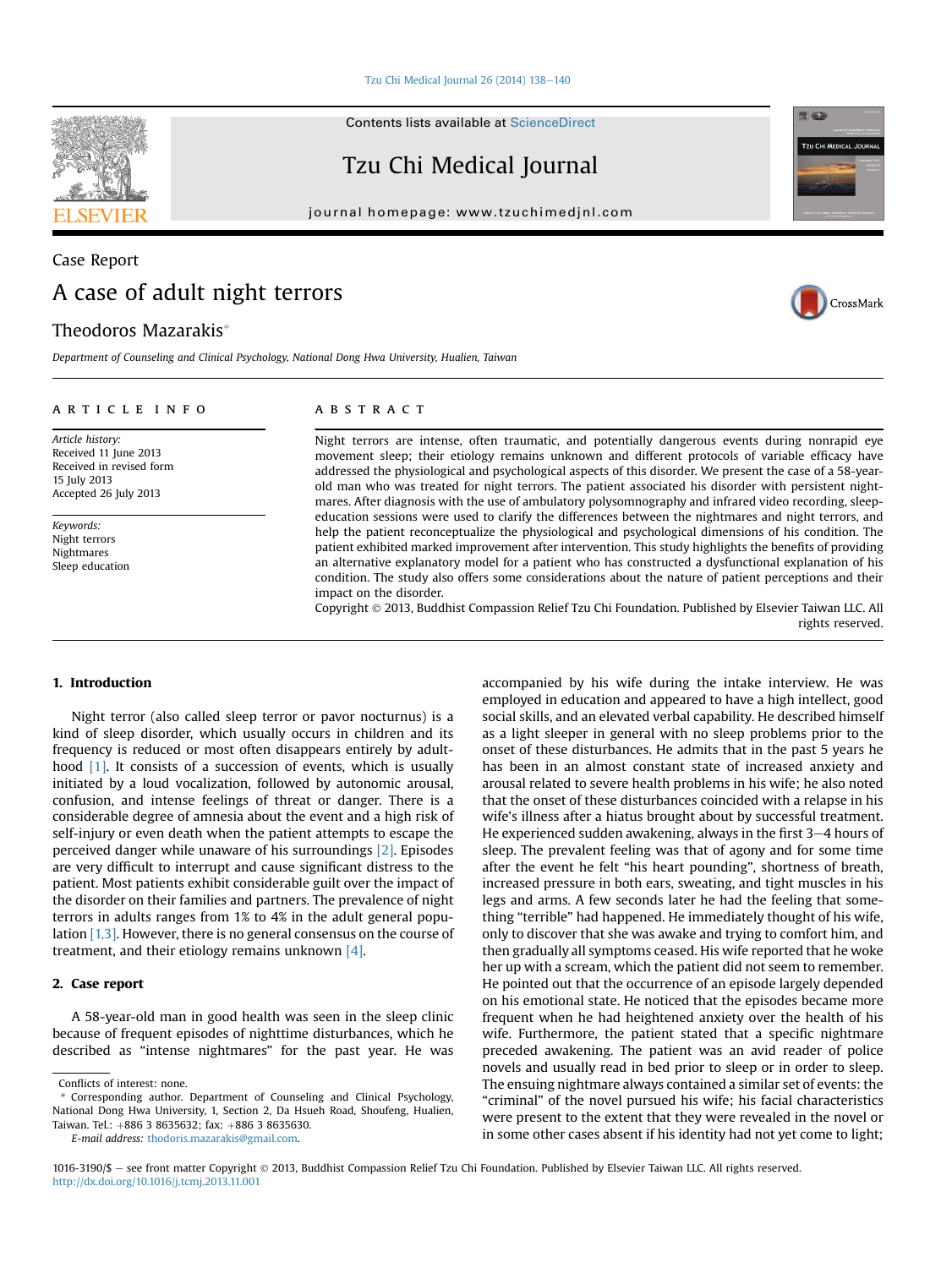the patient viewed the events from a close distance at a first-person angle and tried to intervene. When he realized that he could not stop the criminal he woke up in despair. In a few instances he managed to approach the scene and woke up while engaged in a physical struggle with his opponent. The setting of the scene was predominantly his house or a familiar street leading to it. There was no sound or color (the scene took place at night) apart from a vague impression that his wife was dressed in white. The predominant theme here seemed to be his effort to help his wife and his frustration at his inability to do so or his agony even when he succeeded. Upon awakening, he also recalled visual events such as "insects crawling at the far end of the room" only to disappear when the bedroom light was turned on. He cited the following two main concerns: his inability to sleep and disturbance to his wife.

Upon receipt of approval for the present study from the South West 3 Research Ethics Committee, the patient was informed about the study and he agreed to undergo ambulatory overnight polysomnography with synchronized video recording at his house. An Embla digital recorder was used, which is an ambulatory 16 channel recorder (electroencephalography, 4 channels; electrooculography, 2 channels; and electromyography, 1 channel) with acquisition onto a portable computer using Somnologica software. This small recorder can be worn attached to a belt while the participant is awake, and put under the pillow at bedtime. The recording system allows for a sensitivity of 5  $\mu$ V/mm when displayed on replay, with a bandwidth of approximately 3 dB at 0.5 Hz and 30 Hz. A reliable artifact-reduction system minimizes airborne and movement-related artifacts. Monitoring of incoming signals from the participant can be carried out through a socket on the recording software so that the integrity of the signal can be determined. Visual stage corrections of the ensuing hypnogram were made according to the Rechtschaffen and Kales [\[5\]](#page-2-0) criteria. To record in full the nature of the patient's nighttime experience, a mixed infrared video recording was done using a Sony infrared camcorder and a Panasonic video recorder. The Beck Depression Inventory (BDI) [\[6\]](#page-2-0), State Trait Anxiety Inventory (STAI) [\[7\],](#page-2-0) and Pittsburgh Sleep Quality Index (PSQI) [\[8\]](#page-2-0) were completed by the patient prior to night terrors, the recording.

A diagnosis of night terrors was elicited from the polysomnography, which showed sudden awakening during the first 3 hours of sleep during nonrapid eye movement (NREM) sleep and staged as part of a Sleep Stage 4 (presently N3) episode approximately 2 hours after sleep onset during the second N3 sleep cycle. There were no abnormalities that would point to an epileptic-type phenomenon, increased muscle tone, or phasic muscle activity during rapid eye movement (REM) sleep. The diagnosis was also confirmed by the infrared video recording, which showed a pattern of arousal, sudden nonpurposeful movements, vocalizations, and confusion, which are reported to be present in night terrors [\[9\].](#page-2-0) The patient also had an elevated STAI score of 56, indicating severe anxiety, whereas his BDI score of 7 was within normal parameters. The PSQI score was 7.1, indicating clinically meaningfully disturbed or poor sleep.

The etiology of night terrors  $[10]$  is presently unknown  $[4]$ . Although a number of medical conditions such as obstructive sleep apnea and restless leg syndrome are associated and may precede the onset of the disorder, there are limited data on affected physiological pathways that can initiate it  $[11]$ . Psychological conditions such as anxiety are also implicated  $[12]$ ; it has been suggested that alleviation of anxiety symptoms with either antianxiety medication or psychological therapy may improve the condition of patients, but little is known about the actual effectiveness of these methods [\[13\]](#page-2-0). During the assessment phase, the therapist and our client conceptualized the case based on models derived from the psychopathology of anxiety-related insomnia [\[14,15\].](#page-2-0) Although the episodes were initially associated with high levels of anxiety, it became apparent that the anticipation of an episode soon led to a self-reinforcing pattern characterized by catastrophizing, selective attention focused on the disturbances, and negative emotionality, all of which served in maintaining a state of heightened arousal, which in turn precipitated the disturbance by increasing arousal frequency [\[16\].](#page-2-0) A secondary issue was that the patient associated his nightmares with the night terrors, creating an explanatory framework that accentuated the problem.

Because there is no accepted protocol for night terrors intervention [\[10\],](#page-2-0) and as the patient had previously experienced drowsiness and decreased daytime performance with the use of benzodiazepines, we decided to supplement a monthly course of 20 mg paroxetine [\[17\]](#page-2-0) nightly with a number of sleep-education sessions. Paroxetine increases REM latency and slow wave sleep if administered in the daytime  $[18]$ , which could increase night terror episodes, but there is no evidence of this adverse effect with nighttime administration; paroxetine does not affect morning performance or cause drowsiness such as the more traditionally used benzodiazepines. During the sleep-education sessions, information was provided about all aspects of sleep, current research was presented, and clarification was given to address misconceptions about the nature of and differences between nocturnal events such as nightmares and night terrors. This could help the patient understand the nature of the episodes, and their place in the continuum of sleep physiology, and also disassociate these episodes from REM events such as dreams. The aim was to minimize the daytime focus and anticipation, and hence the negative emotionality and arousal. This course of treatment was decided on because of the inquisitive personality and the high level of literacy of the patient. The patient also completed a sleep diary for 1 month after the seven 45-minute sleep-education sessions.

The sleep of the patient improved slowly and incrementally over 1 month. Sleep onset latency was reduced from over 1 hour to 20 minutes; his sleep efficiency was 0.86, which was relatively low but within the normal range. The PSQI score decreased to 4.7, an elevated normal result, whereas the STAI score improved to 39, indicating mild anxiety. The patient and his wife reported that the attacks decreased slightly (from an average of 5/week to 4/week), but most noticeable was a decrease in the feelings of panic and terror after an attack. Furthermore, daytime anticipation and ruminations about the expected "attack" were reduced as the patient accepted the physiological nature of the nighttime events.

### 3. Discussion

This case study demonstrates that when addressing confusion about the nature of distressing experiences, a more rational approach can be used, which can reduce the resulting anxiety. Night terrors and nightmares are distinct clinical and physiological phenomena [\[19,20\].](#page-2-0) Nightmares and most dreams are events arising from REM sleep, whereas night terrors occur during NREM sleep. Nightmares are characterized by heightened emotionality invested in or accompanying the visual event, and are rich in imagery and open to recollection. By contrast, night terrors are characterized by absence of imagery or, when imagery is present, it mostly resembles a passing visual hallucination with no meaningful content. They are also hypothesized to be artifacts of visual adjustment to a dark environment, such as the unidentified crawling shapes our patient experienced [\[21\]](#page-2-0). The imagery is not consistent with the hypnopompic hallucinations present in narcolepsy, which are usually characterized by geometric shapes or light speckles [\[22\],](#page-2-0) and there are no other narcoleptic symptoms such as decreased REM latency or daytime narcoleptic episodes. Although nocturnal panic attacks are common in patients with